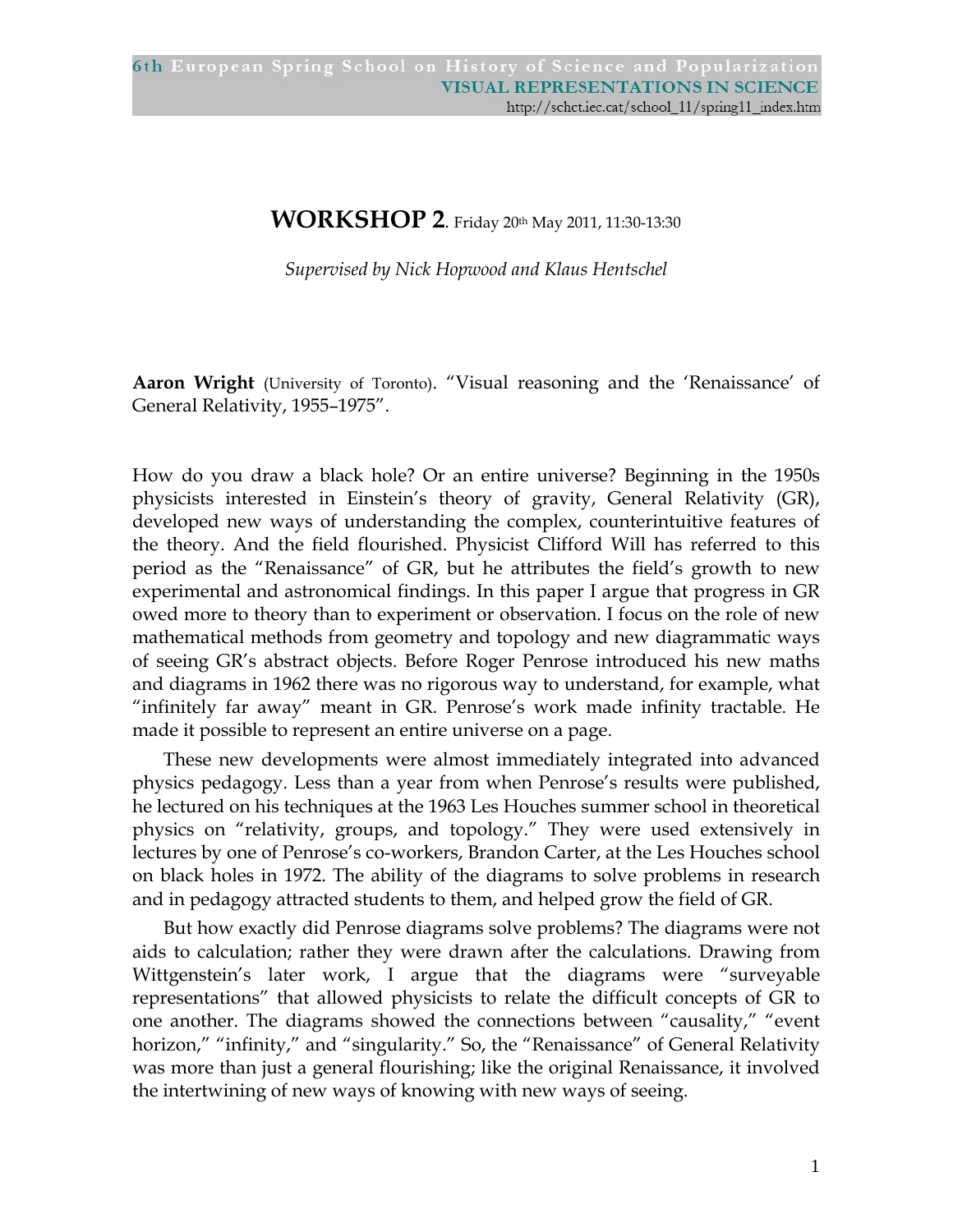**Ari Gross** (University of Toronto). "Of Sausages and Skeletons: Kekulé and Cum Brown's diagrams, and the desirable features of chemical visual representations"

The question of how to visually represent a scientific object is a non-trivial one. Whether the representation is intended for one's peers or the public, scientific visual depictions must be at once accurate, meaningful, and aesthetic. They must not only convey relevant information in a comprehensible manner but must also embody the particular scientific views of their users while conforming to socially acceptable standards of presentation.

This paper will address the question of the forms that scientific representations take by examining two distinct, yet contemporaneous historical methods of representing chemical compounds: Kekulé's "sausage diagrams" and Crum Brown's skeletal structural formulas, both used in the field of chemistry during the early 1860s. In examining how both chemists used and conceived of their diagrams as well as how their reasoning was enabled or constrained by the forms that their representations took, we shall gain insight into the importance of form for scientific reasoning. Furthermore, by analyzing Crum Brown's critiques of Kekulé's diagrams, we shall gain insight into some of the essential and desirable criteria of chemical representations, such as necessity of one-to-one correlations between diagrams and chemical kinds, and the historical importance for mid-19th century chemical diagrams to be capable of being used to reason structuralheuristically and to be conceived of in a quasi-physical manner.

These findings will be analyzed in the context of contemporary philosophical debates over the nature of scientific representation. I shall argue that a naturalistic approached to the philosophical subject of representation, as adopted in this paper, is best suited for understanding not only the essential characteristics of scientific visual representations, but also desirable features of such representations as well.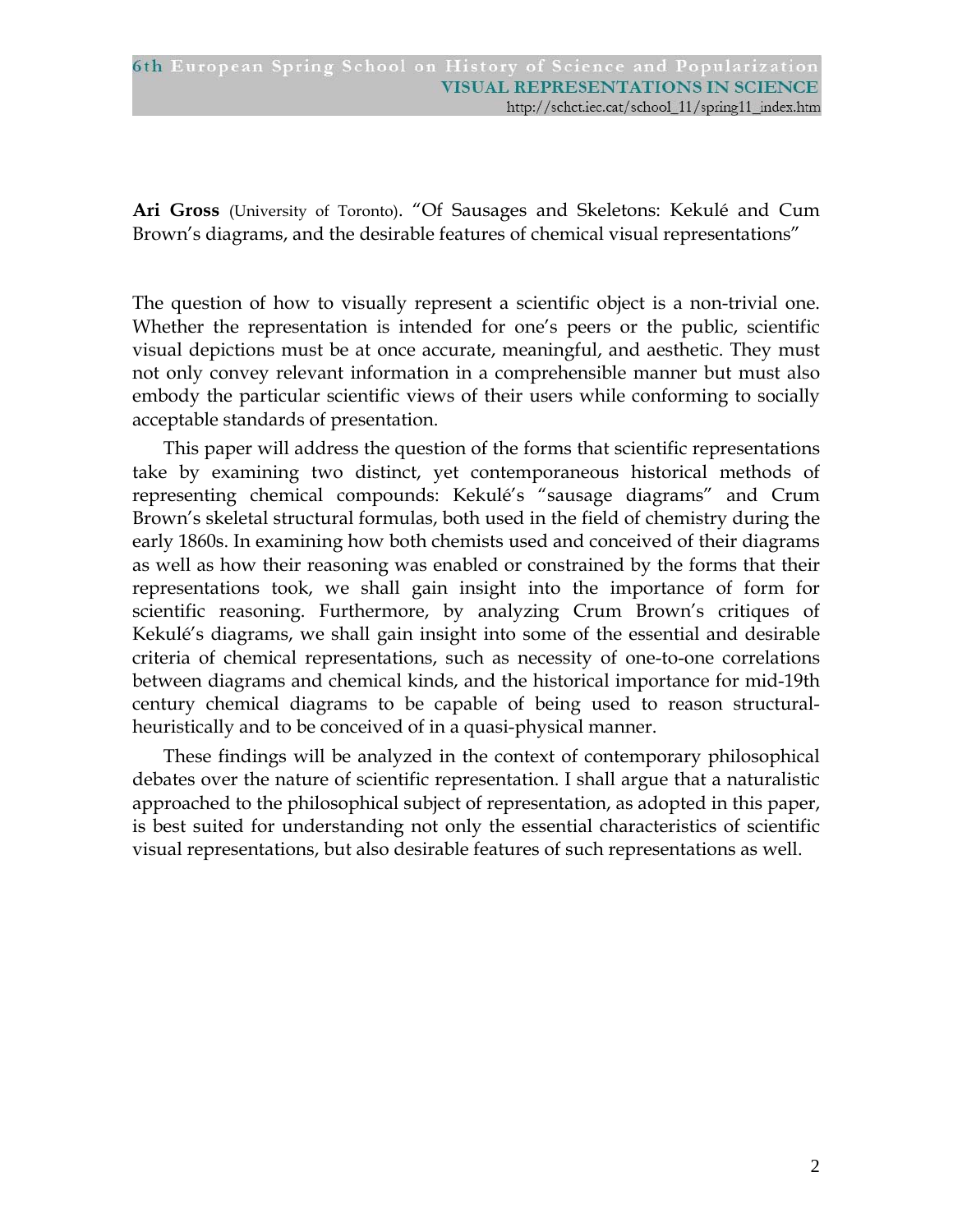**Anindita Nag** (Max Planck Institute for the History of Science). "Images of Hunger, Appeal of Emotions: Famine Photography and the Spectacle of Suffering"

My paper offers an insight into the visual representations of famine in colonial India. I focus on the period from 1870 to 1920, a phase when famines grew in frequency and dimension, precipitated by agricultural commercialization, environmental changes and fluctuations of a wider capitalist economy, engendering a political and moral crisis for the colonial state. My paper starts with the question, how did famine photographs acquire their authority as evidence – and what is the relation between photographic composition and emotional response? To this end, my paper highlights the visual archive of famine, both as an epistemology – a way of viewing the world – and as a material fixture comprising texts, objects, points of access and rituals of circulation.

The paper focuses on the complexities of photographic authorship and intentionality, on the spatial and temporal dimensions of photographic witnessing that had implications for shaping individual and collective memory, and on the role of photographs in making suffering of others real to the distanced yet engaged spectator. The paper will draw upon archival photographs such as the Joseph Robert Sheffield Collection, the Lechmere-Oertel Collection and the Dunlop Smith Collection at the British Library and the Victoria and Albert Museum in London, and the Alkazi Collection of Photography in Delhi. The larger goal of the paper is to associate the emergence of a visual culture of famine to the historical realties of imperialist expansion, the production of colonial knowledge on famine, and the discordant forms of subjectivity that found expression in this cultural arena.